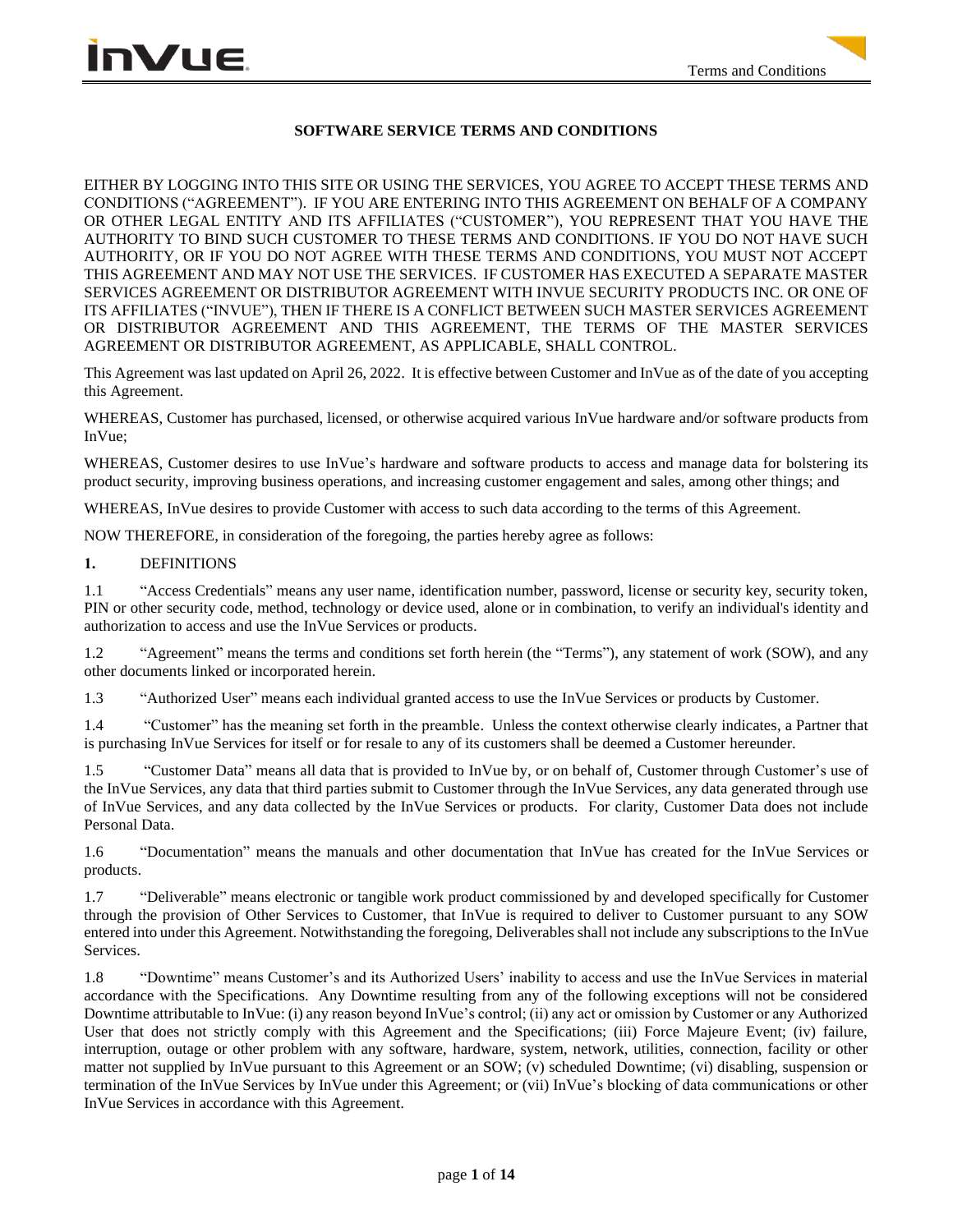1.9 "Effective Date" means the date of acceptance of this Agreement by Customer.

1.10 "Fees" has the meaning set forth in Section 6.1.

1.11 "Intellectual Property Rights" means current and future worldwide rights under patent, copyright, design rights, trade secret, trademark, moral rights, and other similar rights, whether registered or unregistered.

1.12 "InVue Background IP" means Intellectual Property Rights: (a) owned by or licensed to InVue as of the Effective Date; (b) developed or acquired by InVue after the Effective Date but independent of, and unrelated to, InVue's performance of the InVue Services or Other Services hereunder; (c) relating to standard products or services offered or provided by InVue (including any Updates, Upgrades, feedback, and improvements or enhancements to those products and services that are made in the course of InVue providing its services or products to Customer, but which do not constitute Deliverables), or (d) embodied in Documentation.

1.13 "InVue Equipment" has the meaning set forth in Section 7.6.

1.14 "InVue Marks" means InVue's trademarks, tradenames, logos, brand names and other source identifiers.

1.15 "InVue Portal" means the cloud-based web and/or mobile application portal that allows Customer and its Authorized Users to access and manage, among other things, its InVue products, the InVue Services, and the data collected and generated by the InVue products and InVue Services.

1.16 "InVue Services" means (a) the services or software products set forth in any SOW; (b) InVue's cloud-based services accessible through any InVue Portal; (c) InVue's software embedded in Customer's products and services for cloud-based services; (d) Documentation; and (e) any Updates, Upgrades, feedback and enhancements or improvements to any of the foregoing. For clarity, InVue Services do not include Other Services.

1.17 "Maintenance" means the provision by InVue to Customer of any and all Updates and Upgrades, together with other functionality changes or improvements to the InVue Services that are made generally available by InVue to subscribers of its maintenance offering, for the purpose of keeping the InVue Services in compliance with the Specifications.

1.18 "Other Services" means those products and services that InVue offers, which are not included in the subscription to InVue Services; for the purposes of this Agreement, Other Services include, but are not limited to, implementation, customization, training, consulting, installation and other professional services.

1.19 "Partner" shall mean a third party authorized by InVue to offer Services and Deliverables to Customer. Customer may place orders for Services and Deliverables through a Partner, and Customer consents to allow such Partner to manage its purchases. Partners and other third parties are not agents of InVue and are not authorized to bind InVue.

1.20 "Personal Data" shall mean any information related to any identified or identifiable natural or legal person, including but not limited to Customer employees and customers, and any other additional data deemed as personal data under any applicable personal data protection laws.

1.21 "Specifications" means InVue's published information that documents the capabilities and functionality of the InVue Services.

1.22 "Statement of Work" or "SOW" means any statement of work, purchase agreement or test agreement entered into between the parties that incorporates the terms of this Agreement.

1.23 "Support Services" means InVue's support services for the InVue Services and Maintenance.

1.24 "Term" has the meaning set forth in Section 14.2.

1.25 "Update" means data produced from time to time by InVue to keep a released version of the InVue Services current as to functionality, or to correct any errors, install patches, fix bugs, or perform similar enhancements, and generally indicated by a change in the digit to the right of the decimal point (e.g. a change from version x.x to version x.y) or other similar indicia, with any corrections and updates to associated Documentation.

1.26 "Upgrade" means an InVue Services release containing new enhancements, features or functionality which is generally indicated by a change in the digit to the left of the first decimal point (e.g. a change from version x.x. to y.x) or other similar indicia, with associated Documentation.

1.27 "White Label" means changing the color schemes and or adding Customer's logo as part of a "white labeled" version of the InVue Portal for the Customer.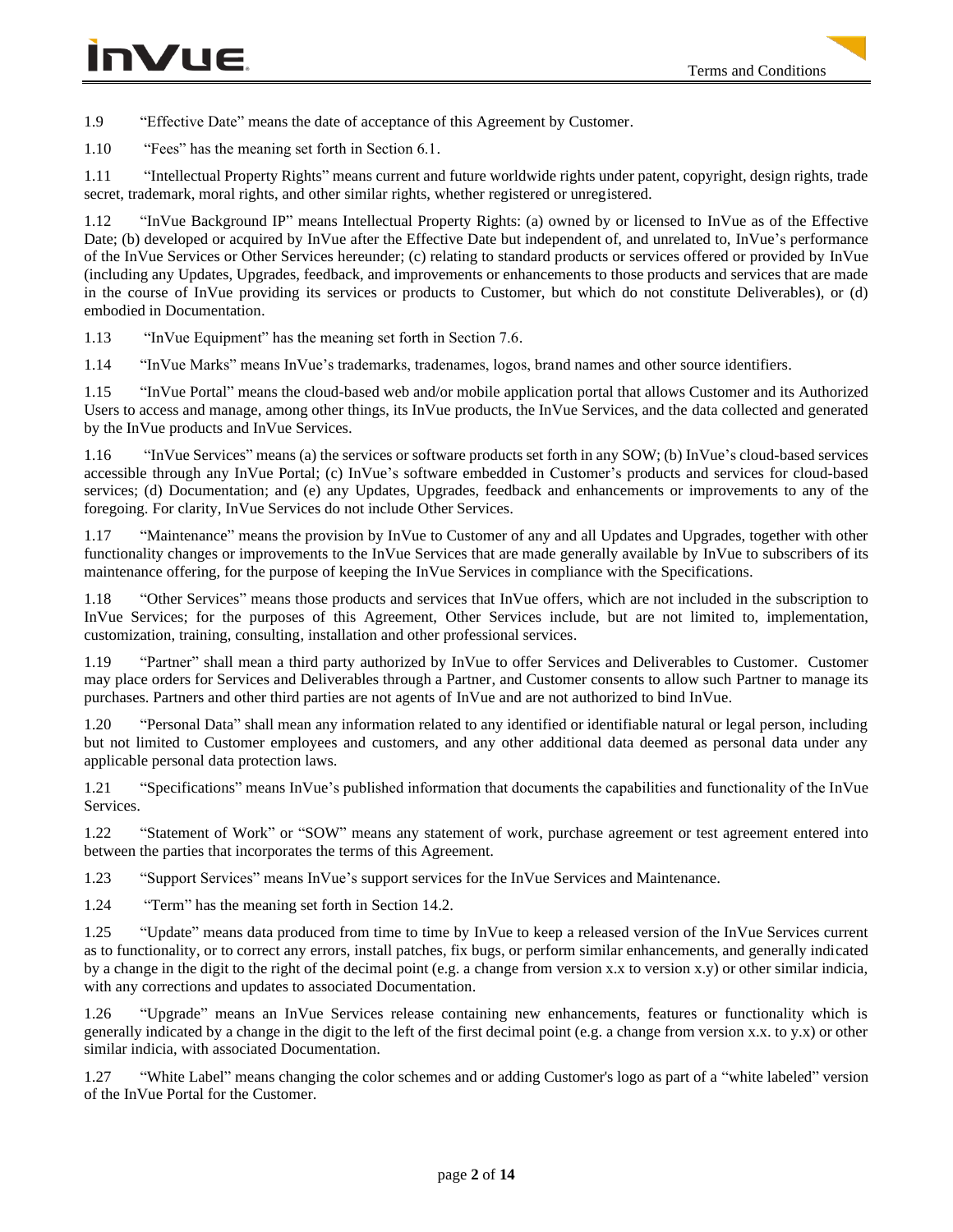# **2.** ACCESS AND USE OF THE INVUE SERVICES

2.1 License Grant. Subject to Customer's acceptance of and compliance with this Agreement, InVue hereby grants Customer a limited, revocable, non-exclusive, non-transferable, non-sublicenseable, license during the Term to access and use InVue Services pursuant to the terms provided therein.

### **3.** PROVISION OF SERVICES

3.1 Provision of InVue Services. InVue will provide the subscription license to InVue Services to Customer in accordance with this Agreement and any SOW. Other Services may be ordered, and InVue Services may be altered, pursuant only to SOWs entered into between Customer and InVue.

## 3.2 Support and Maintenance

- (a) InVue will provide Maintenance for the InVue Services.
- (b) InVue shall use commercially reasonable efforts to minimize Downtime of the InVue Services.

3.3 Third Party Services. If InVue elects to use any non-InVue, third party service or products with the InVue Services (such as a third party's consulting services or a service that uses an application programming interface (API) provided by InVue), Customer acknowledges that such third party service may access or use Customer Data, and Customer permits InVue to allow the third party service provider to access Customer Data as required for the interoperation of that third party service with the InVue Services.

## **4.** SERVICE FEATURES

4.1 Future Functionality. Customer agrees that its purchases are not contingent on the delivery of any future features or functionality, or dependent on any oral or written public comments made by InVue regarding future features or functionality.

4.2 Changes to Services. InVue continually changes and improves InVue Services. InVue may perform Maintenance or alter or remove functionality from such InVue Services at any time without prior notice. InVue will use reasonable efforts to provide Customer with prior notice if InVue makes a change to the InVue Services resulting in a material decrease in core functionality used by Customer

## **5.** TRAINING AND SUPPORT

5.1 Training. Unless otherwise agreed to by InVue in a SOW, InVue will not provide Customer or its Authorized Users with any training or onboarding support. However, InVue will make the Documentation available to Customer and/or its Authorized Users.

5.2 Technical Support. InVue and Customer will provide technical support to Customer and its Authorized Users, subject to the particular Support Services ordered in any SOW and as set forth in detail in Section 3.2. InVue may communicate directly with any of Customer's Authorized Users at any time about use of the InVue Services and any support issues experienced.

## **6.** FEES

6.1 Fees. Customer will pay to InVue or Partner all applicable fees for the InVue Services, Support Services, InVue Equipment, and Other Services (collectively, "Fees") at Company's then-current standard rates or as otherwise mutually agreed to in an SOW. The entity that invoices Customer (Partner or InVue) will set Customer's pricing and payment terms for that invoice. Except as otherwise specified in this Agreement or prohibited by applicable law, payment obligations are noncancelable and fees paid are not refundable.

## 6.2 Invoicing and Payment Terms

- (a) Fees for the InVue Services and InVue Equipment will be invoiced prior to the Initial Term and each Renewal Term during which the InVue Services are provided or as otherwise set forth in an SOW or prorated and invoiced monthly in arrears based on the number of positions of InVue Equipment currently in use. For each Renewal Term, Fees will automatically increase to InVue's then-current Fees for such Services.
- (b) InVue Services and Support Services are billed on an annual basis. Fees for additional InVue Services and Support Services ordered within the current twelve (12) month billing cycle will be prorated such that the billing coincides with the annual billing cycle of the initial order.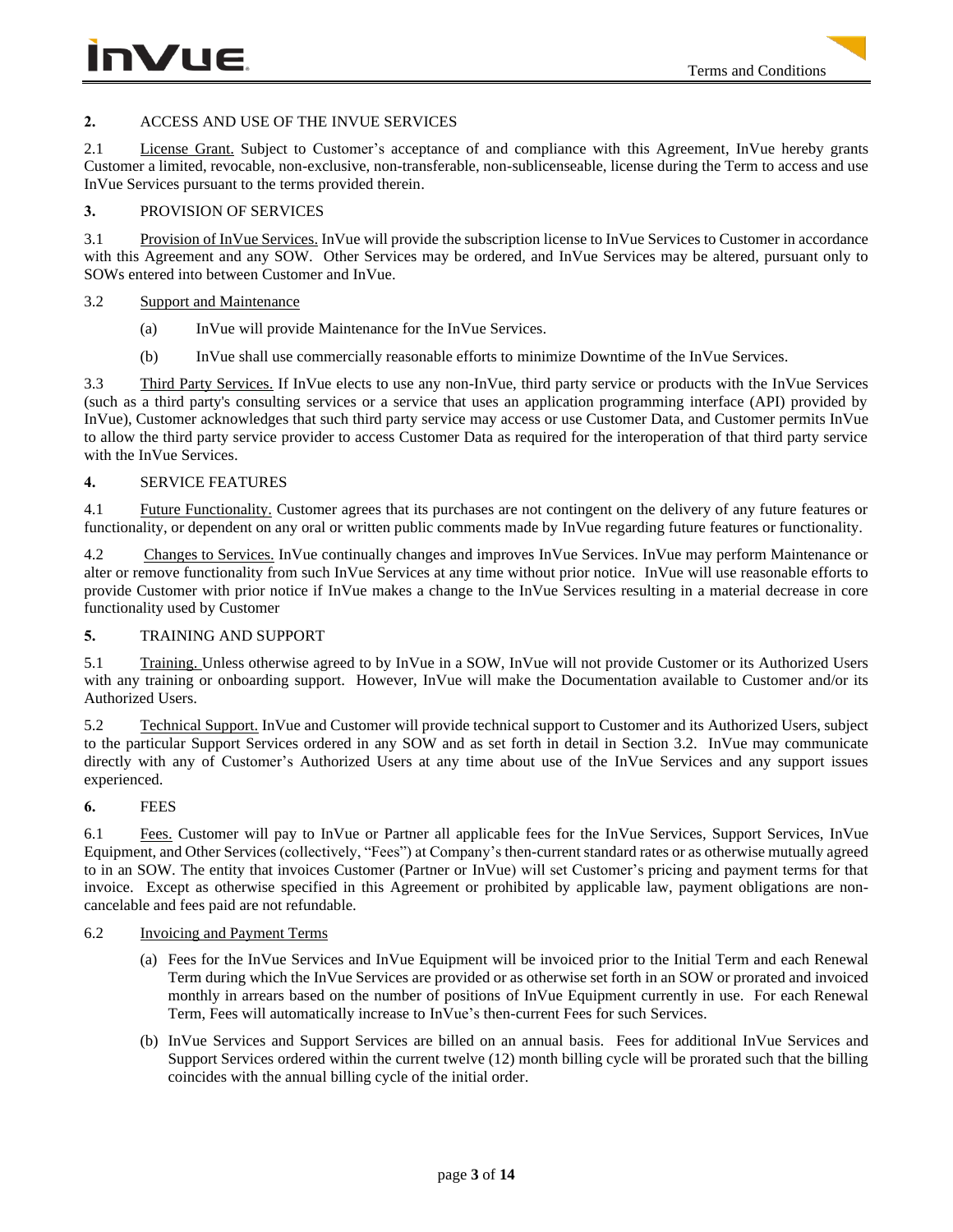- (c) Fees for Other Services will be invoiced upon execution of the applicable SOW, unless an invoicing schedule is specified on that SOW for such Other Services, in which case that invoicing schedule will apply.
- (d) Invoices are due for payment by Customer to InVue or Partner within thirty (30) days of the invoice date.
- (e) In addition to any other rights available to it at law or equity, InVue reserves the right to suspend or terminate this Agreement, any related SOW, and Customer's access to the InVue Services if Customer's account becomes delinquent and is uncured for a period of thirty (30) days from the invoice date. Delinquent invoices are subject to interest of 1.5% per month on any outstanding balance, or the maximum permitted by law, whichever is less, from the date of the delinquency notice, plus all expenses of collection, including, without limitation, all reasonable legal fees incurred by InVue (regardless of whether or not suit is brought). Customer will continue to be charged for Fees during any period of InVue Service suspension due to Customer's delinquency.
- (f) InVue, in its sole reasonable discretion, reserves the right to charge additional fees for excessive or unreasonable usage of InVue's network connection or hardware.

6.3 Taxes. All amounts payable by Customer under this Agreement are exclusive of any applicable taxes, levies, duties, or similar governmental assessments of any nature (including value-added, sales, use, and withholding taxes, but excluding taxes based on Customer's income, property, or employees) ("Taxes") that may arise in connection with the Customer's purchases under this Agreement. If any such Taxes arise, Customer will pay such Taxes in addition to all other amounts payable under this Agreement, unless Customer provides InVue with a valid tax exemption certificate or other documentary proof, issued by an appropriate taxing authority, that no tax should be charged. If Customer is required by law to withhold any Taxes from its payments to InVue, Customer must provide InVue with an official tax receipt or other appropriate documentation to support such payments.

6.4 Currency. All monetary amounts in this Agreement are denominated in United States dollars or as otherwise specified in an SOW. Fee payments by Customer must be received by InVue in the same currency as such Fees were billed.

### **7.** COVENANTS AND RESTRICTIONS

- 7.1 Restrictions. Customer shall not:
	- (a) sell, distribute, resell, or lease any InVue Services, including on or in connection with the internet or any timesharing, service bureau, software as a service, cloud, or other technology or service, without InVue consent or as otherwise set forth in this Agreement;
	- (b) reverse engineer or otherwise attempt to derive or gain access to the source code of any InVue Services, nor assist anyone else to do so, to the extent such restriction is permitted by law;
	- (c) probe, scan, or test the vulnerability or security of the InVue Services or of any InVue system or network, without InVue's prior written consent;
	- (d) use the InVue Services for activities where use or failure of the InVue Services could lead to physical damage, death, mental harm, or personal injury;
	- (e) use the InVue Services to store or transmit code, agents, programs, or links to such materials that are intended to do harm, including viruses, worms, Trojan horses, and malware;
	- (f) use the InVue Services to commit an unlawful activity, including storing or transmitting infringing, defamatory, or otherwise unlawful or tortious material;
	- (g) use the InVue Services for misleading, fraudulent, or other malicious purposes;
	- (h) engage in abusive or excessive usage of the InVue Services, which is usage significantly in excess of average usage patterns that adversely affects the speed, responsiveness, stability, availability, or functionality of the InVue Services for other users;
	- (i) bypass, breach, or disable any security device, copy control, or digital rights management tool, or other protection used by any of the InVue Services, or induce or assist anyone else to do so;
	- (j) access or use the InVue Services for purposes of benchmarking or competitive analysis of such services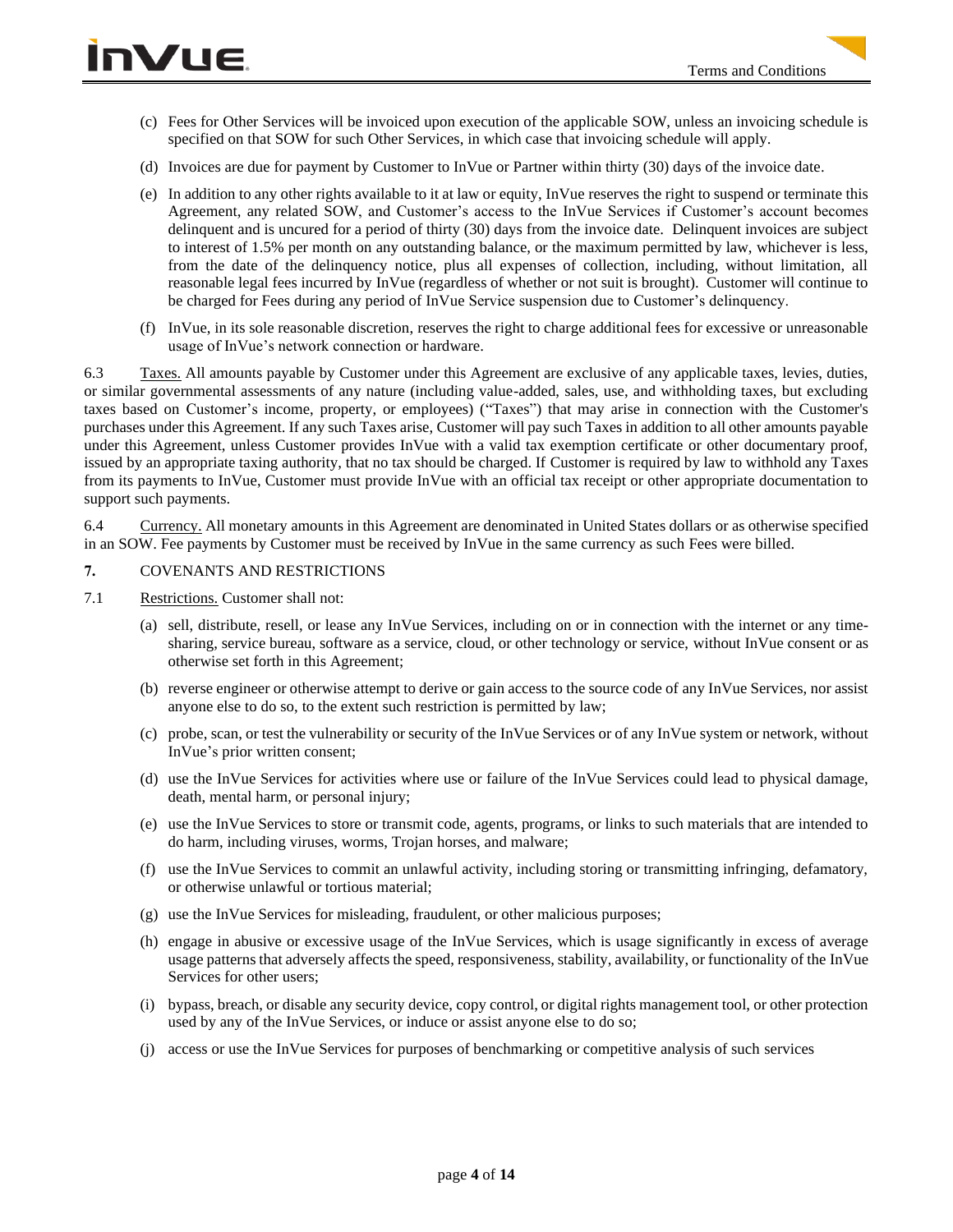- (k) remove, delete, add to, alter, or obscure any warranties, disclaimers, notices of Intellectual Property Rights or other notices, or any marks, symbols or serial numbers (including any InVue Marks) that appear on or in connection with any of the InVue Services; or
- (l) provide any person under the age of 18 with access to the InVue Services.

7.2 Further, with respect to Customers operating in the United States, Customer may not remove or export from the United States or allow the export or re-export of the InVue Services, anything related thereto, or any direct product thereof in violation of any restrictions, laws or regulations of the United States Department of Commerce, the United States Department of Treasury Office of Foreign Assets Control, or any other United States or foreign agency or authority. As defined in FAR section 2.101, the Software and documentation are "commercial items" and according to DFAR section 252.227-7014(a)(1) and (5) are deemed to be "commercial computer software" and "commercial computer software documentation." Consistent with DFAR section 227.7202 and FAR section 12.212, any use, modification, reproduction, release, performance, display, or disclosure of such commercial software or commercial software documentation by the U.S. Government will be governed solely by the terms of this Agreement and will be prohibited except to the extent expressly permitted by the terms of this Agreement.

7.3 Customer represents, covenants, and warrants that it and its affiliates, personnel, and Authorized Users will use the InVue Services only in compliance with all applicable laws and regulations. Although InVue has no obligation to monitor Customer's or its affiliates', personnel's, or Authorized Users' use of the InVue Services, InVue may do so and may prohibit any use of the InVue Services it believes may be (or alleged to be) in violation of the foregoing.

7.4 Third Party Requests. InVue and/or Customer may from time to time receive a request from a third party for records related to Customer's use of the InVue Services, including information in one of Customer's Authorized User accounts or identifying information about Customer's Authorized Users ("Third Party Request"). Third Party Requests include search warrants, subpoenas, and other forms of legal process. Customer is responsible for responding to Third Party Requests via Customer's own access to the information, and will only contact InVue if Customer is unable to obtain such information after diligent efforts. If InVue receives a valid Third Party Request then, to the extent permitted by law, InVue:

- (a) may inform the third party issuing such request that it should pursue the request directly with Customer; and
- (b) will: (i) promptly notify Customer of the Third Party Request; (ii) cooperate, at Customer's expense, with Customer's reasonable requests regarding Customer's efforts to oppose a Third Party Request; and (iii) after providing Customer with an opportunity to respond to or oppose the Third Party Request, InVue may fulfill that request if InVue determines that it is required or permitted by law to do so.

7.5 Specific Regulations. If Customer's use of the InVue Services requires Customer to comply with industry-specific regulations applicable to such use, Customer will be solely responsible for such compliance, unless InVue has agreed with Customer otherwise. Customer may not use the InVue Services in a way that would subject InVue to those industry-specific regulations without obtaining InVue's prior written agreement.

7.6 Equipment. Customer shall be responsible for obtaining and maintaining any hardware, equipment, and ancillary services needed to connect to, access or otherwise use the InVue Services, including, without limitation, InVue hardware products, modems, hardware, servers, software, operating systems, networking, web servers, routers, bridges and the like (collectively, "InVue Equipment").

7.7 Suspension of Services. InVue may limit or suspend the InVue Services from time to time at InVue's discretion (for example, to perform scheduled maintenance or to stop a violation of Section 7 or other provisions). If the circumstances reasonably permit, InVue will give Customer reasonable advance notice of any limitation or suspension so that Customer can plan around it, or address the issue that has prompted InVue to take such action. There may be some situations, such as security emergencies, where it is not practicable for InVue to give such advance notice. InVue will use commercially reasonable efforts to narrow the scope and duration of the limitation or suspension as is needed to resolve the issue that prompted such action.

7.8 Personal Data. Each party agrees to comply with all applicable export and personal data protection laws, regulations and rules when collecting, storing, transferring, sharing, or otherwise processing any Personal Data in connection with this Agreement. Unless expressly agreed otherwise, any party's employee or customer Personal Data disclosed to a receiving party may only be used by the receiving party to perform its obligations under this Agreement, and must not be sold, rented or leased to anyone. All Personal Data shall be handled in accordance with the policy set forth in Exhibit A attached hereto. InVue shall not be responsible or liable for the deletion, correction, destruction, damage, or loss of Customer Data. Customer agrees and acknowledges that InVue is not obligated to retain any Customer Data (i) for longer than 30 days after termination or expiration of this Agreement, or (ii) for any period if Customer has materially breached this Agreement and has failed to cure the breach within any applicable cure period hereunder.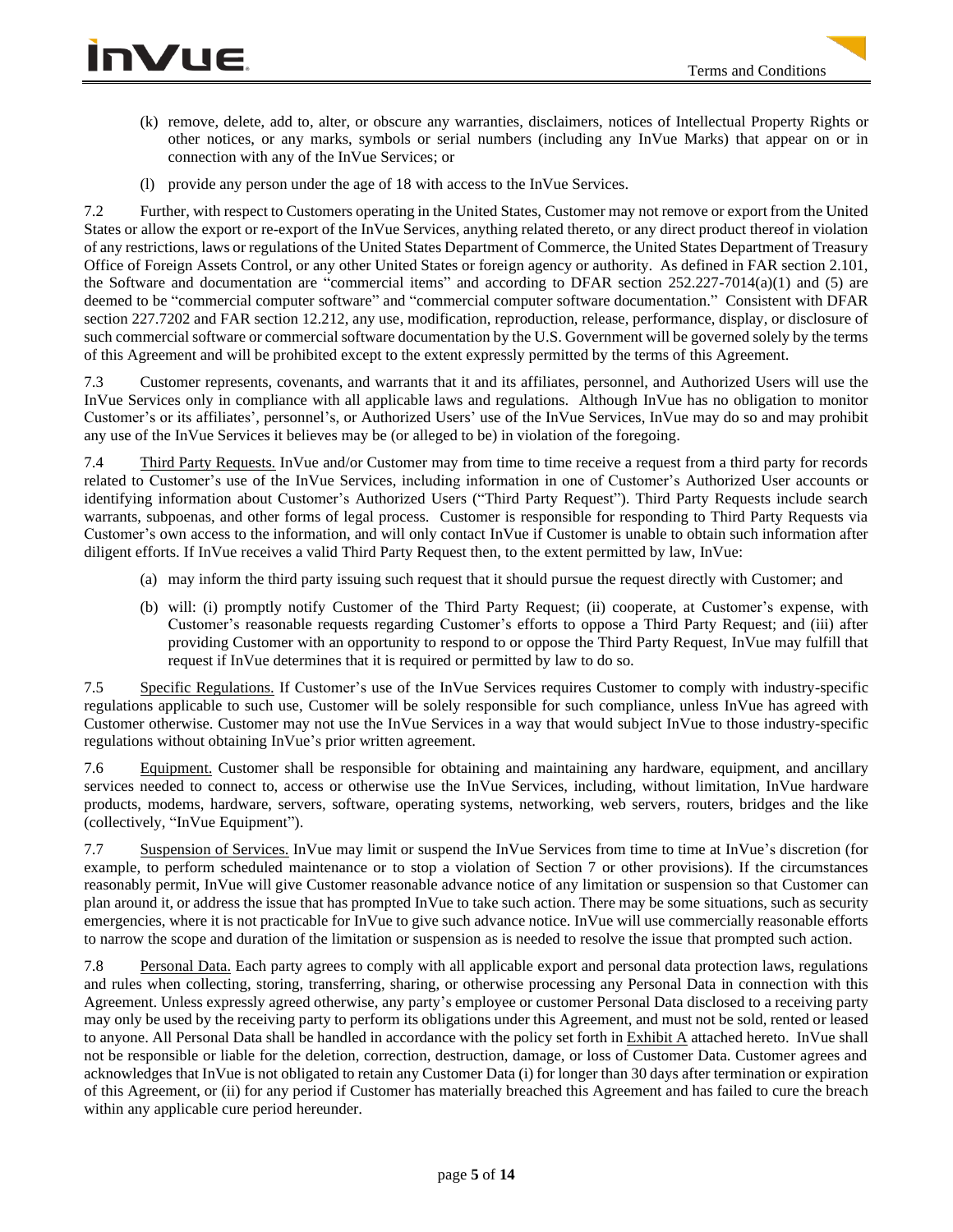# **8.** SECURITY

8.1 InVue Security. InVue has implemented and will maintain industry standard technical, physical, and organizational measures intended to protect Customer Data against unauthorized or unlawful processing and against accidental loss of, or damage to, such Customer Data.

8.2 Customer Security. Customer shall employ all physical, administrative and technical controls, screening and security procedures and other safeguards necessary to: (a) securely administer the distribution and use of all Access Credentials and protect against any unauthorized access to or use of the InVue Services; and (b) control the content and use of Customer Data, including the uploading or other provision of Customer Data for processing by the InVue Services.

8.3 Incident Response. InVue shall take commercially reasonable measures to:

- (a) immediately report to Customer any breach of security of, or unauthorized access to, Customer Data residing on InVue's systems that InVue detects or becomes aware of; and
- (b) remedy any such breach of security or unauthorized access in a timely manner and deliver to Customer a root cause assessment and future incident mitigation plan with regard to any such breach of security or unauthorized access that sets out written details regarding InVue's investigation of such incident.

8.4 Customer Control and Responsibility. Customer has and will retain sole responsibility for: (a) content, quality, integrity, and use of Customer Data; (b) all information, instructions and materials provided by or on behalf of Customer or any Authorized User in connection with the InVue Services; (c) Customer's information technology infrastructure, including computers, software, databases, electronic systems (including database management systems) and networks, whether operated directly by Customer or through the use of third-party services ("Customer Systems"); (d) the security and use of Customer's and its Authorized Users' Access Credentials; and (e) all access to and use of the InVue Services, Documentation, or Deliverables directly or indirectly by or through the Customer Systems or Customer's or its Authorized Users' Access Credentials, with or without Customer's knowledge or consent, including all results obtained from, and all conclusions, decisions and actions based on, such access or use.

## **9.** INTELLECTUAL PROPERTY

9.1 Customer IP. As between the parties, Customer retains ownership of all Intellectual Property Rights in the Customer Data. This Agreement does not grant InVue any licenses or rights to the Customer Data except for the following:

9.2 Customer hereby grants InVue and its affiliates a worldwide, royalty-free, non-exclusive, perpetual license to use, host, copy, transmit, modify, display, aggregate, and distribute Customer Data for the purpose of: (a) providing the InVue Services, the Support Services, the Other Services and marketing, and for developing and improving its services and products; and (b) reselling anonymized Customer Data to third parties.

9.3 InVue IP. As between the parties, InVue retains ownership of the InVue Services (White Label and Non-White Label versions, where applicable) and all related Intellectual Property Rights, and InVue Background IP. No licenses or rights are granted to Customer by InVue other than as expressly provided for in this Agreement.

9.4 Feedback. InVue encourages all Customers and Partners to comment to InVue on the InVue Services and provide suggestions to InVue for improving them. Customer agrees that all such comments, suggestions, enhancements and improvements, including those made to the InVue Services during Customer's support thereof, will be non-confidential and that InVue owns all rights to use and incorporate them into the InVue Services, without payment to Customer.

9.5 Deliverables. Unless otherwise agreed in an SOW, InVue will own all Intellectual Property Rights in any Deliverables, and Customer hereby assigns all Intellectual Property Rights in any Deliverables to InVue. For the avoidance of doubt, nothing in this Agreement will assign or vest ownership of any InVue Services, InVue products, or InVue Background IP from InVue to Customer. To the extent InVue is not the owner of all or any part of the Intellectual Property Rights in the Deliverables, Customer grants InVue and its affiliates a worldwide, royalty-free, non-exclusive, perpetual license to use, reproduce, distribute, modify, and adapt the Deliverables for the purpose of improving and providing InVue Services.

9.6 Trademarks. InVue may use Customer's name, trademark, service mark and/or logo (hereinafter "Marks") to White Label the InVue Platform or other InVue Services and to identify Customer as a customer of InVue's on InVue's website and on other promotional materials. Any goodwill arising from the use of Customer's Marks will inure to Customer's benefit. Customer may identify InVue as a provider and in promotional materials using InVue Marks only with InVue's prior written consent.

## **10.** CONFIDENTIALITY; PROPRIETARY RIGHTS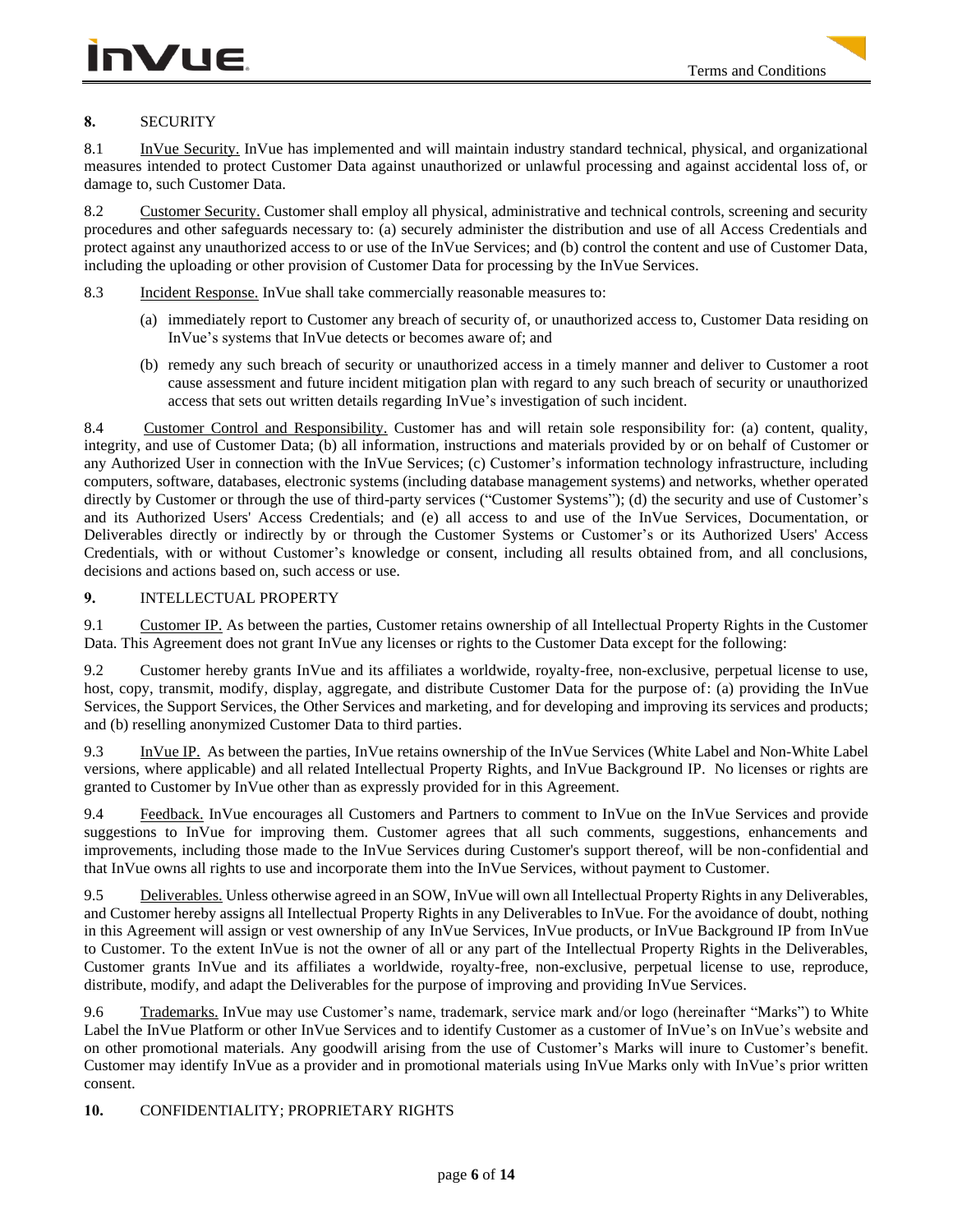10.1 Confidential Information. Each party (the "Receiving Party") acknowledges that in connection with this Agreement it will gain access to Confidential Information of the other party (the "Disclosing Party"). As used herein, "Confidential Information" means any information, knowledge and know-how that may be disclosed to the Receiving Party by the Disclosing Party in writing, orally, visually or in the form of drawings, technical specifications, software, samples, pictures, models, recordings or other tangible or intangible forms, including, but not limited to (i) any current or future information, know-how, techniques, methods, information, tools, development specifications, programming instructions and code, proprietary manufacturing processes and trade secrets; (ii) unpatented inventions, ideas, methods and discoveries, trade secrets, unpublished patent applications and other confidential intellectual property; (iii) information that the Disclosing Party is obligated to keep confidential on behalf of a third party; (iv) any business, legal, marketing or sales data or information of the Disclosing Party; or (vi) any information that, by its nature, would be understood by the Receiving Party to be confidential or proprietary information. InVue's Confidential Information further includes InVue Background IP and non-public information regarding features, functionality and performance of the InVue Services.

10.2 Exclusions. Confidential Information shall not include anything that (i) was in the public domain at the time of the disclosure thereof to the Receiving Party; (ii) entered the public domain through no fault of the Receiving Party subsequent to the time of the disclosure thereof to the Disclosing Party; (iii) was in the Receiving Party's possession free of any obligation of confidence at the time of disclosure by the Disclosing Party; or (iv) was disclosed to the Receiving Party by a third party source, free of any obligation of confidence.

10.3 Protection of Confidential Information. Each Receiving Party shall not use the Confidential Information for its own use or for any purpose, except in connection with the purposes of this Agreement. Each Receiving Party further agrees that it will not disclose Confidential Information to any person or entity except to such employees, advisors or agents on a need to know basis, who shall be advised that such Confidential Information is subject to the confidentiality provisions. Each Receiving Party agrees to use not less than a reasonable degree of care to protect the secrecy of and to avoid disclosure or use of the Confidential Information. The Receiving Party agrees to promptly advise the Disclosing Party in writing of any misappropriation or misuse by any person of such Confidential Information which may come to its attention. Each Disclosing Party shall retain ownership of its Confidential Information. Other than as expressly set forth herein, no license, grant, or other working right in the other party's Confidential Information is granted or implied by this Agreement.

## **11.** WARRANTY AND DISCLAIMER

InVue shall use commercially reasonable efforts to maintain the InVue Services in a manner which minimizes errors and interruptions in the InVue Services and shall provide and perform the InVue Services and Other Services in a professional and workmanlike manner. InVue Services may be temporarily unavailable for scheduled maintenance or for unscheduled emergency maintenance, either by InVue or by third-party providers, or because of other causes beyond InVue's reasonable control, but InVue shall use commercially reasonable efforts to provide advance notice in writing or by e-mail of any scheduled service disruption. HOWEVER, INVUE DOES NOT WARRANT THAT THE INVUE SERVICES WILL BE UNINTERRUPTED OR ERROR FREE, WILL MEET CUSTOMER'S REQUIREMENTS, BE COMPATIBLE WITH OR WORK WITH ANY SOFTWARE, SYSTEM OR OTHER SERVICES, OR BE SECURE, ACCURATE, COMPLETE AND FREE OF HARMFUL CODE; NOR DOES INVUE MAKE ANY WARRANTY AS TO THE RESULTS THAT MAY BE OBTAINED FROM USE OF THE INVUE SERVICES.EXCEPT AS EXPRESSLY SET FORTH IN THIS SECTION, THE INVUE SERVICES ARE PROVIDED "AS IS" AND INVUE DISCLAIMS ALL WARRANTIES, EXPRESS OR IMPLIED, INCLUDING, BUT NOT LIMITED TO, IMPLIED WARRANTIES OF MERCHANTABILITY AND FITNESS FOR A PARTICULAR PURPOSE AND NON-INFRINGEMENT AND ALL WARRANTIES ARISING FROM COURSE OF DEALING, USAGE OR TRADE PRACTICE. To the extent any InVue Equipment is purchased by Customer, the InVue Equipment will be governed by the product warranty available at [https://invue.com/product-warranty/,](https://invue.com/product-warranty/) which may be updated by InVue from time to time.

## **12.** INDEMNIFICATION

12.1 By InVue. InVue will indemnify, defend, and hold harmless Customer, its affiliates, and its officers, directors, employees, agents and representatives from and against any and all third party claims, demands, causes of action, lawsuits or liabilities (including without limitation reasonable attorneys' fees) (collectively "Claims") arising out of or related to any actual or alleged:

- (a) infringement by the InVue Services of a third party's Intellectual Property Rights; or
- (b) any negligent act, omission, willful misconduct, or breach of Agreement by InVue.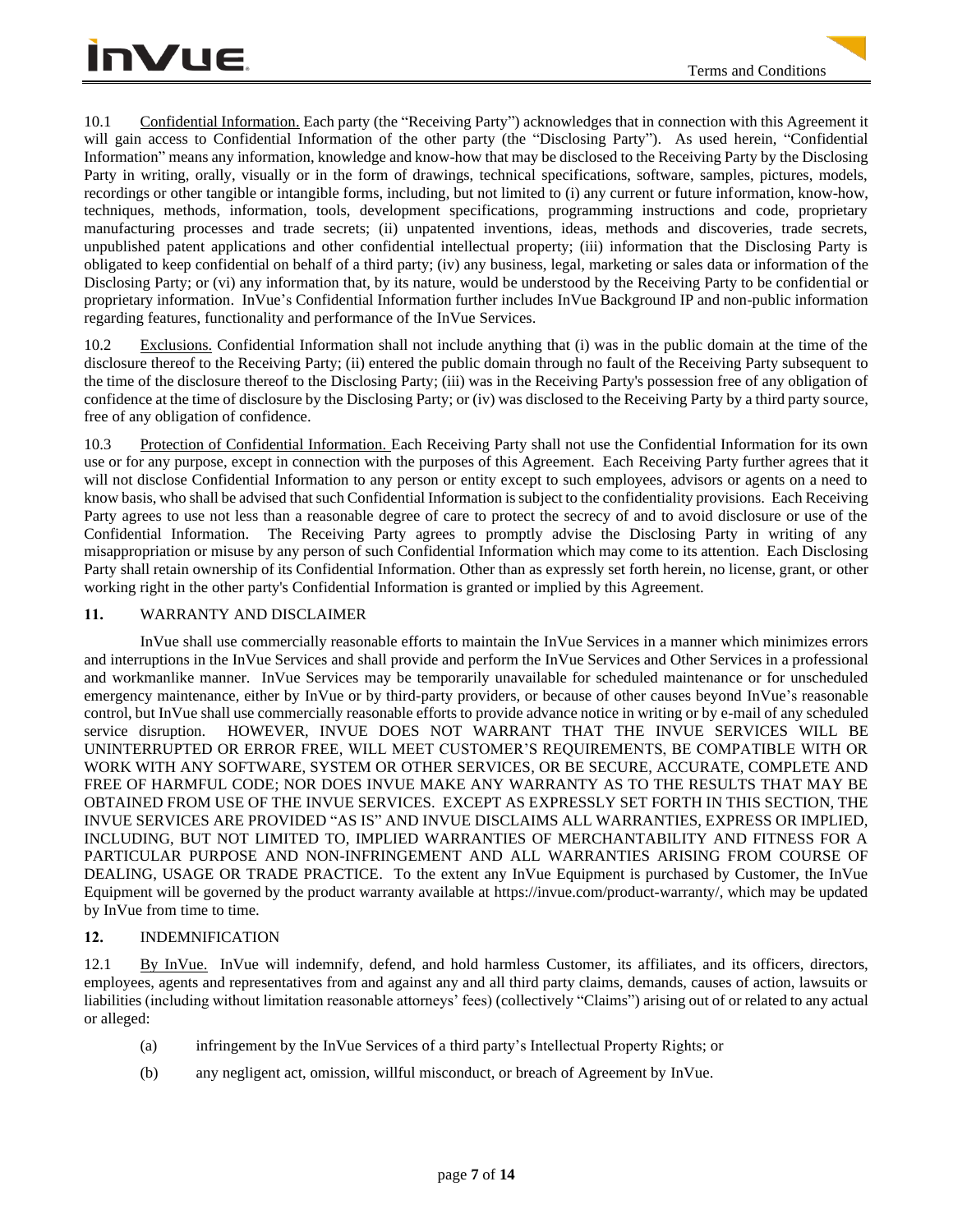12.2 By Customer. Customer will indemnify, defend and hold harmless InVue, its affiliates, and their respective officers, directors, employees, agents and representatives from and against any and all Claims arising out of or related to, any actual or alleged:

- (a) negligent act, omission, willful misconduct, or breach of this Agreement by Customer or any of its affiliates, personnel, or Authorized Users ; or
- (b) infringement or misappropriation of a third party's Intellectual Property Rights related to: (i) Customer's support of InVue Services; (ii) Customer's modification, combination, or use of InVue Services if such Claim would not have arisen but for such modification, combination, or use; or (iii) Customer Data and any materials that Customer or its affiliates, personnel, or Authorized Users submits, collects, provides, posts, uploads, inputs, or submits for public display via or through the InVue Services.

12.3 Infringement. If Customer is enjoined from accessing or using the InVue Services as a result of a final finding that the InVue Services infringe a third party's Intellectual Property Rights ("Claims"), then InVue may in its sole discretion: (a) obtain the right for Customer, at InVue's expense, to continue using the InVue Services; (b) provide a non-infringing functionally equivalent replacement; or (c) modify the InVue Services so that they no longer infringe. If InVue does not believe that the foregoing options are commercially reasonable, then InVue may suspend or terminate Customer's use of the impacted InVue Services and provide a pro rata refund of any Fees prepaid by Customer applicable to the period following the termination of such InVue Services.

12.4 Exceptions. Notwithstanding the foregoing, InVue will have no obligations, liability, or responsibility for Claims arising out of or related to (i) modifications by Customer of any portion of an InVue product or InVue Services if such Claim would not have arisen but for such modifications, (ii) any operation or use of InVue Equipment or InVue Services other than as specified in the Specifications or Documentation, including any unauthorized combination or use of InVue products or InVue Services with products or materials not contemplated herein if such Claim would not have arisen but for such combination or use; or (iii) any Customer Data or other content or data provided by Customer, any Authorized User, or any third party; or (iv) Customer's own negligence or willful misconduct or abuse, misapplication or misuse of InVue Equipment or InVue Services.

12.5 Indemnity Procedures. A party seeking indemnification under this Agreement will promptly notify the other party of the claim and reasonably cooperate with the other party in defending the claim. If permitted by applicable law, the indemnifying party will have full control and authority over the defense, except that: (a) any settlement requiring the indemnified party to admit liability, perform any act or to pay any money will require that indemnified party's prior written consent (such consent not to be unreasonably withheld or delayed); and (b) the indemnified party may join in the defense with its own counsel at its own expense. THE INDEMNITIES IN THIS AGREEMENT ARE A PARTY'S SOLE AND EXCLUSIVE REMEDY UNDER THIS AGREEMENT FOR VIOLATIONS BY THE OTHER PARTY OF A THIRD PARTY'S INTELLECTUAL PROPERTY RIGHTS.

# **13.** LIMITATION OF LIABILITY

NOTWITHSTANDING ANYTHING TO THE CONTRARY, EXCEPT FOR BODILY INJURY OF A PERSON, INVUE AND ITS SUPPLIERS (INCLUDING BUT NOT LIMITED TO ALL EQUIPMENT AND TECHNOLOGY SUPPLIERS), OFFICERS, AFFILIATES, REPRESENTATIVES, CONTRACTORS AND EMPLOYEES SHALL NOT BE RESPONSIBLE OR LIABLE WITH RESPECT TO ANY SUBJECT MATTER OF THIS AGREEMENT OR TERMS AND CONDITIONS RELATED THERETO UNDER ANY CONTRACT, NEGLIGENCE, STRICT LIABILITY OR OTHER THEORY: (A) FOR ERROR OR INTERRUPTION OF USE OR FOR LOSS OR INACCURACY OR CORRUPTION OF DATA OR COST OF PROCUREMENT OF SUBSTITUTE GOODS, SERVICES OR TECHNOLOGY OR LOSS OF BUSINESS OR USE; (B) FOR ANY LOST REVENUES OR PROFITS, DIMINUTION IN VALUE, OR INDIRECT, EXEMPLARY, INCIDENTAL, SPECIAL, PUNITIVE, OR CONSEQUENTIAL DAMAGES; (C) FOR ANY MATTER BEYOND INVUE'S REASONABLE CONTROL; OR (D) FOR ANY AMOUNTS THAT, TOGETHER WITH AMOUNTS ASSOCIATED WITH ALL OTHER CLAIMS, EXCEED THE FEES PAID BY THE CUSTOMER TO INVUE FOR THE INVUE SERVICES UNDER THIS AGREEMENT IN THE 12 MONTHS PRIOR TO THE ACT THAT GAVE RISE TO THE LIABILITY, IN EACH CASE, WHETHER OR NOT ANY SUCH PERSON HAS BEEN ADVISED OF THE POSSIBILITY OF SUCH DAMAGES OR SUCH DAMAGES WERE OTHERWISE FORESEEABLE.

## **14.** TERM AND TERMINATION

14.1 Initial Term. The term of this Agreement commences as of the Effective Date and continues for one (1) year unless terminated earlier pursuant to any of the Agreement's express provisions (the "Initial Term").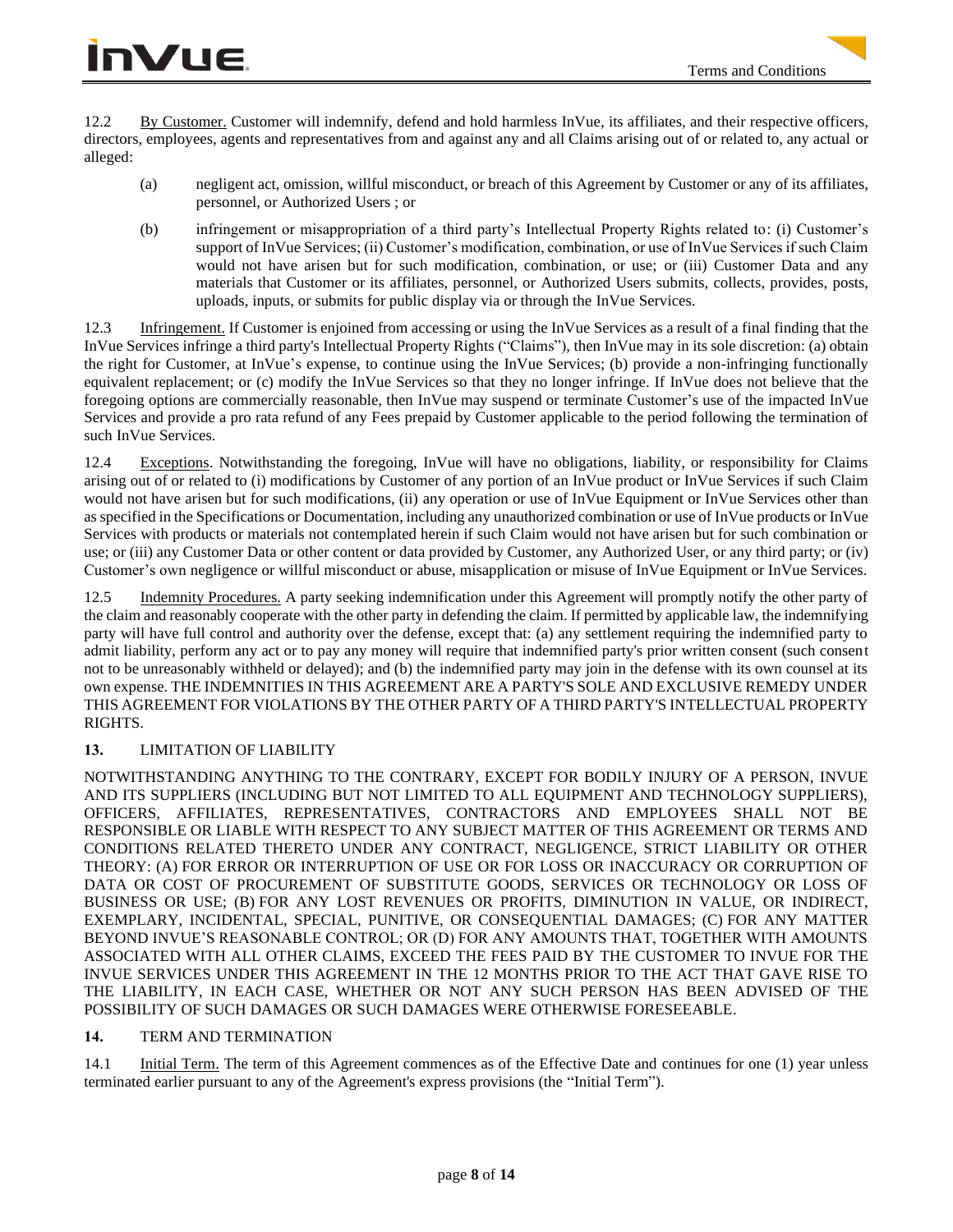# **InVue**

14.2 Renewal. This Agreement will automatically renew for additional successive one (1) year terms unless earlier terminated pursuant to this Agreement's express provisions or either party gives the other party written notice of non-renewal at least ninety (90) days prior to the expiration of the then-current term (each a "Renewal Term" and, collectively, together with the Initial Term, the "Term").

14.3 Term of SOWs. The term of an SOW starts on its effective date and terminates when all Other Services ordered under it are terminated or the term of such SOW is completed.

14.4 Termination for Cause. Either party may terminate this Agreement and any SOWs for cause: (a) upon 30 days' written notice to the other party of a material breach if such breach remains uncured at the expiration of such period; or (b) if the other party ceases its business operations or becomes the subject of a petition in bankruptcy or any other proceeding relating to insolvency, receivership, administration, liquidation, or assignment for the benefit of creditors.

14.5 Consequences of Termination of Agreement. If this Agreement terminates, any SOW in effect will remain in effect in accordance with their terms, but no new SOWs may be entered into under this Agreement.

14.6 Payment Consequences of Termination.

- (a) Upon Customer's termination of this Agreement, Customer will remain liable to pay any Fees payable to InVue for the period prior to, or any invoices outstanding on, the effective date of termination;
- (b) If this Agreement is terminated by Customer due to InVue's material breach, InVue will provide Customer with a pro rata refund of any Fees prepaid by Customer applicable to the period following the effective date of termination; and
- (c) If this Agreement is terminated by InVue due to Customer's material breach, InVue will invoice, and Customer will pay, any accrued but unbilled fees and any unpaid fees covering the remainder of the Term had it not been terminated.

14.7 Effects of Termination. Upon any expiration or termination of this Agreement, except as expressly otherwise provided in this Agreement:

- (a) All rights, licenses, consents and authorizations granted by either party to the other hereunder will immediately terminate;
- (b) Customer will immediately cease all use of InVue Services, Support Services and Other Services; and
- (c) InVue may disable all of Customer's and its Authorized Users' access to the InVue Services.
- 14.8 Survival. The following Sections will survive termination of this Agreement: 6, 7, 9, 10, 12, 13, 14, 15.4, 15.5 and 16.

## **15.** PARTNER RESELLER PROVISIONS

The following provisions apply to a Partner as a reseller of InVue Services.

15.1 Appointment. InVue hereby appoints Partner as InVue's non-exclusive reseller of the InVue Services during the Term within the territory granted by InVue to Partner. This appointment is non-exclusive and at any time and in InVue's sole discretion, InVue may itself and may authorize third parties to, without limitation, design, develop, produce, market, distribute, and otherwise commercialize or use InVue Services, any modifications or derivatives of InVue Services, or any products or services that compete with the InVue Services, and provide support and other services for or using such products, alone or with other products, services, and materials, in and outside Partner's designated territory, through any channel, and to any person or entity, including resellers, value-added resellers, systems integrators, original equipment manufacturers, retailers, and end users.

15.2 Additional License Grants. Subject to Partner's acceptance of and compliance with this Agreement, InVue hereby grants Partner a limited, revocable, non-exclusive, non-transferable, non-sublicenseable, license, during the Term and within Partner's designated territory, to (a) resell the InVue Services to customers of Partner and (b) use the InVue Marks strictly in the manner as directed by InVue and solely to market and promote the InVue Services. Partner shall not use any of the InVue Marks, or any trademark similar thereto, in connection with any other product or service nor shall it attempt to register or attempt to register any InVue Mark in any jurisdiction. Partner shall not directly or indirectly engage in any unfair, unethical, misleading, or deceptive acts or practices that are or might be detrimental to the public or the goodwill or reputation of InVue, any of the InVue Services or any of the InVue Marks.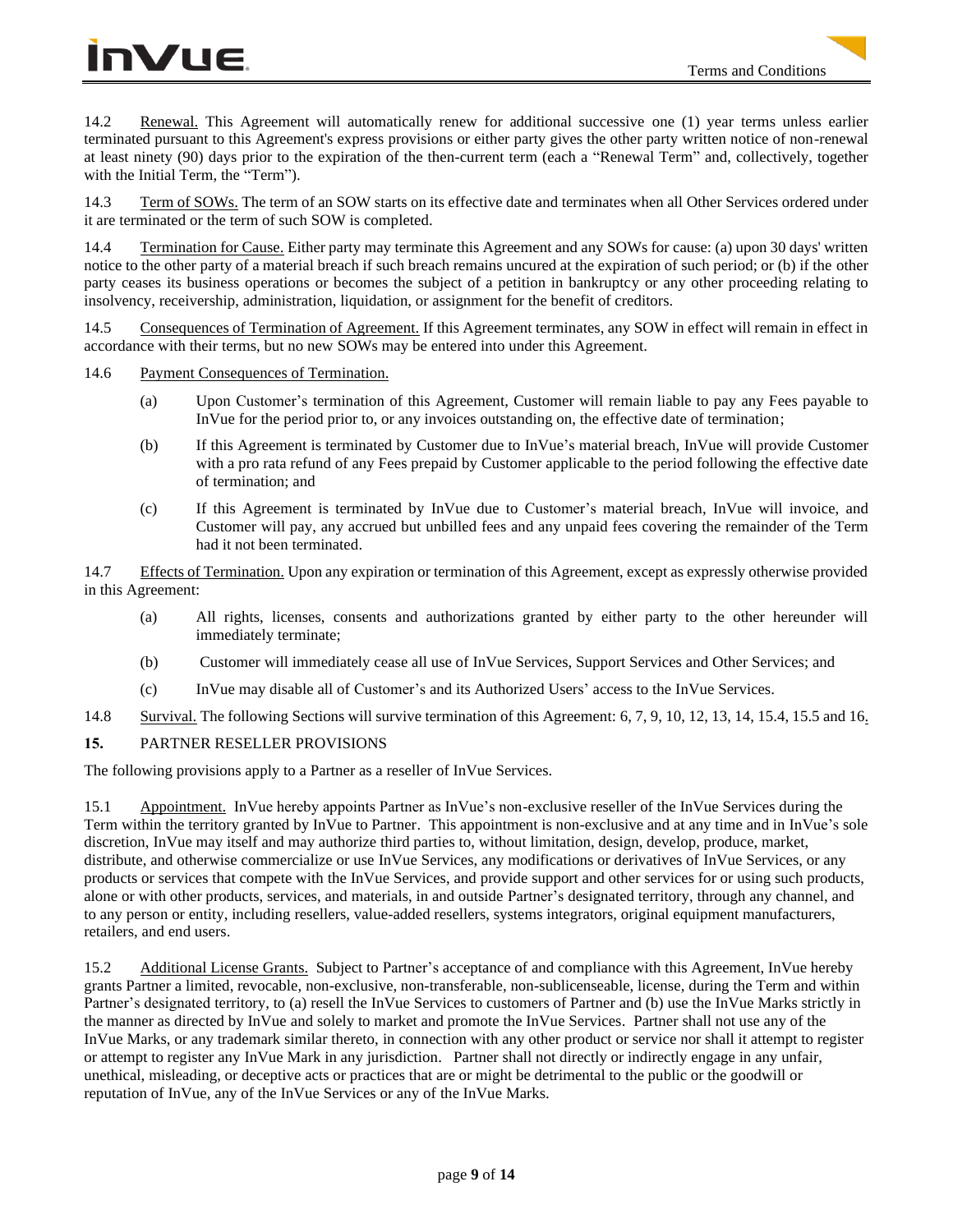15.3 Additional Covenants. In addition to the covenants and restrictions set forth in Section 7, Partner shall:

(a) not make any representations, warranties, guarantees, indemnities, claims, or other commitments: (i) actually, apparently, or impliedly on InVue's behalf; or (ii) concerning or relating to any InVue Services that are in addition to or inconsistent with any then-existing representations, warranties, guarantees, indemnities, claims, or other commitments in this Agreement, the Documentation, or any written documents provided or made available by InVue to Partner that concern or relate to the InVue Services;

(b) promptly give InVue written notice of any notice, complaint or claim of which Partner becomes aware concerning any data security breach, personal injury, property damage, or other injury alleged to have been caused, in whole or in part, by any use of InVue Services or any act or omission of Partner under or in connection with this Agreement; and

(c) maintain books, records and accounts of all transactions and activities covered by this Agreement and any other agreement between InVue and Partner and permit audit and inspection thereof by InVue and its representatives on reasonable prior notice.

15.4 Additional Indemnity Obligations. In addition to Partner's indemnification obligations set forth in Section 12.2 above, Partner will indemnify, defend and hold harmless InVue, its affiliates, and their respective officers, directors, employees, agents and representatives from and against any and all Claims arising out of or related to any agreement between Partner and its customers.

15.5 Post-Termination. In addition to the provisions of Section 14.7, if this Agreement is terminated, InVue shall have the option to contract directly with Partner's customers for the Services or transition any such customer to a new partner, and Partner shall use commercially reasonable efforts to assist InVue in such transition.

## **16.** MISCELLANEOUS

16.1 Amendments. InVue reserves the right to amend this Agreement in its sole discretion and will provide Customer notice of any material changes to the terms of this Agreement.

16.2 Assignment. Customer may not assign this Agreement without InVue's prior written consent (such consent not to be unreasonably withheld). For purposes of this Agreement, a sale or transfer of a controlling interest of Customer's equity securities or other change in control transaction will be deemed an assignment hereunder. InVue may assign this Agreement by providing written notice to Customer. Any other attempt to transfer or assign is void.

16.3 Governing Law. This Agreement is governed by the laws of the State of North Carolina, without giving effect to any of its conflicts of laws principles.

16.4 Jurisdiction. Except if prohibited by applicable law, in relation to any legal action or proceedings to enforce this Agreement or arising out of or in connection with this Agreement, each party irrevocably submits to the exclusive venue and personal jurisdiction of the courts located in Mecklenburg County, North Carolina.

16.5 Informal Resolution. InVue would like to address all disputes without resorting to formal legal proceedings. Before filing a claim, each party agrees to try to resolve a dispute by formally notifying the other party in writing that it wishes to negotiate a dispute. If a dispute is not resolved within 30 days of such notice, either party may bring a formal proceeding.

16.6 No Class Actions. Customer may only resolve disputes with InVue on an individual basis and will not bring a claim in a class, consolidated, or representative action. Class arbitrations, class actions, private attorney general actions, and consolidation with other arbitrations are not allowed.

16.7 Attorneys' Fees. In any legal proceeding instituted by a party to enforce this Agreement, the prevailing party shall have the right to collect from the other party the reasonable costs and expenses incurred by the prevailing party in conducting the legal proceeding, including reasonable attorneys' fees and disbursements, and court costs.

16.8 Entire Agreement. This Agreement constitutes the entire agreement between the parties and it supersedes any other prior or contemporaneous agreements or terms and conditions, written or oral, concerning its subject matter. In the event that any conflicts exist between the Terms, any SOW, and other documents linked or incorporated herein, the following order of precedence governs: 1) any SOW, 2) the Terms, and 3) other documents linked or incorporated herein.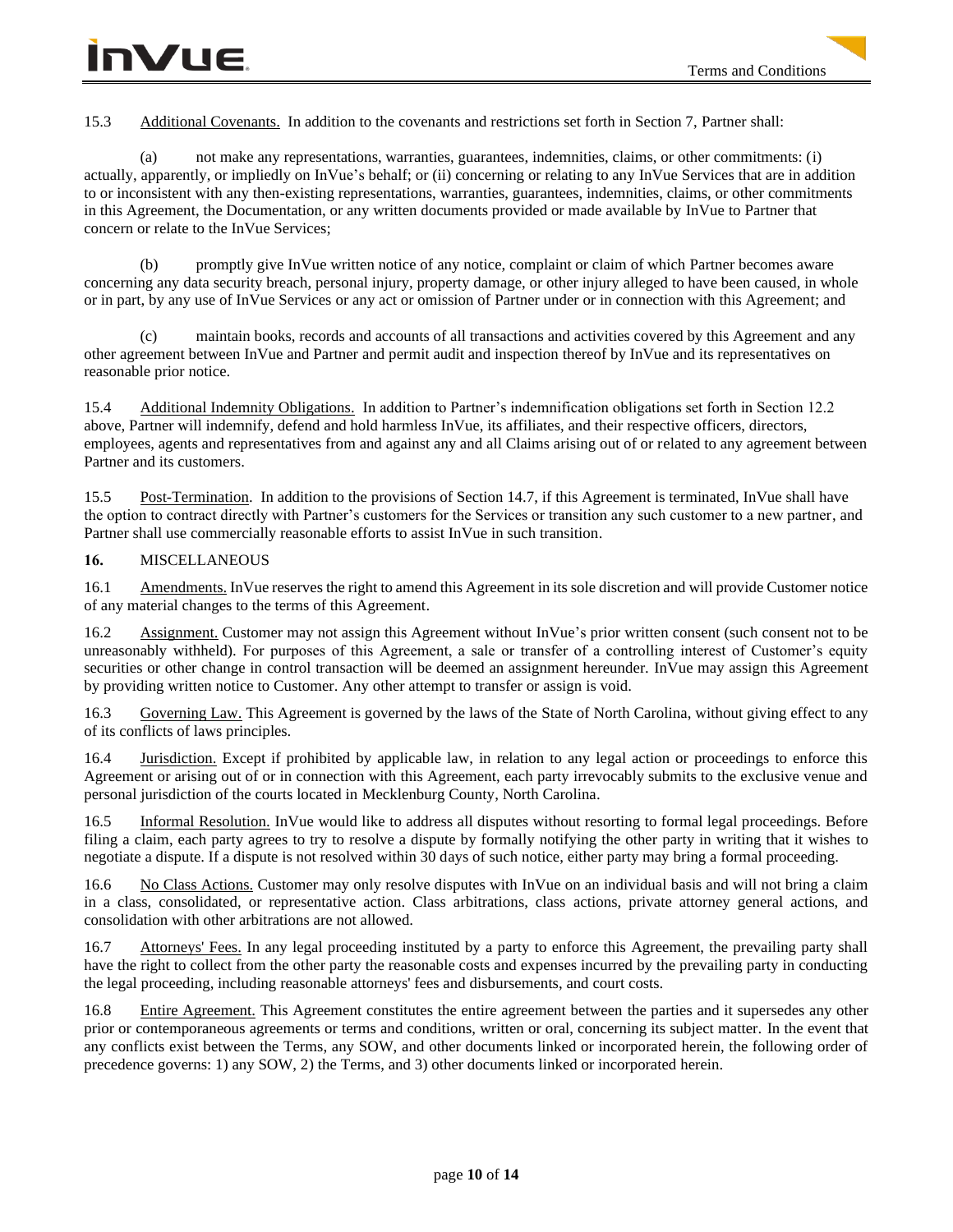# InVue

16.9 Force Majeure. Neither party will be liable for inadequate or delayed performance to the extent caused by a condition (for example, natural disaster, act of war or terrorism, riot, governmental action, or internet disturbance) that was beyond the party's reasonable control.

16.10 Independent Contractors. The relationship between the parties is that of independent contractors, and not legal partners, employees, joint venturers, or agents of each other.

16.11 Interpretation. The use of the terms "includes", "including", "such as" and similar terms, will be deemed not to limit what else might be included.

16.12 No Waiver. A party's failure or delay to enforce a provision under this Agreement is not a waiver of its right to do so later.

- 16.13 Notices.
	- (a) Providing Notice. All notices must be in writing and will be deemed given when: (i) personally delivered, (ii) verified by written receipt, if sent by postal mail with verification of receipt service or courier, (iii) received, if sent by postal mail without verification of receipt, or (iv) verified by automated receipt or electronic logs if sent by email.
	- (b) Notices to InVue. Notices to InVue must be sent to InVue Security Products, Inc., Legal Dept., 9201 Baybrook Lane, Charlotte, N.C. 28277. Email is insufficient for providing non-routine legal notices (including indemnification claims, breach notices, and termination notices) ("Non-Routine Legal Notices") to InVue. Customer may grant approvals, permission, extensions, and consents by email.
	- (c) Notices to Customer. Notices to Customer must be sent to the address provided by the Customer. Non-Routine Legal Notices to Customer may be sent to the email address associated with Customer's designated primary administrator for the relevant Service ("Primary Admin"). Billing-related notices (including notices of overdue payments) may be sent to the relevant billing contact designated by Customer. Notices to Authorized Users of the InVue Services may be sent to the email address associated with that Authorized Users' account.
	- (d) Keep Contact Details Current. Customer and its Authorized Users must keep the contact details associated with their user accounts and billing contacts current and accurate, and notify InVue in writing of any changes to such details.

16.14 Severability. If any provision of this Agreement is determined to be unenforceable by a court of competent jurisdiction, that provision will be severed and the remainder of terms will remain in full effect.

16.15 Subcontractors. InVue may subcontract the provision of InVue Services without Customer's consent. InVue will be responsible for the performance of its employees and contractors, and their compliance with InVue's obligations under this Agreement, except as may be otherwise specified herein.

16.16 Third Party Beneficiaries. Except as provided in Section 13, Section 15.4 or expressly provided elsewhere herein, there are no third party beneficiaries of this Agreement. Customer's customers and Authorized Users are not third party beneficiaries of Customer's rights under this Agreement.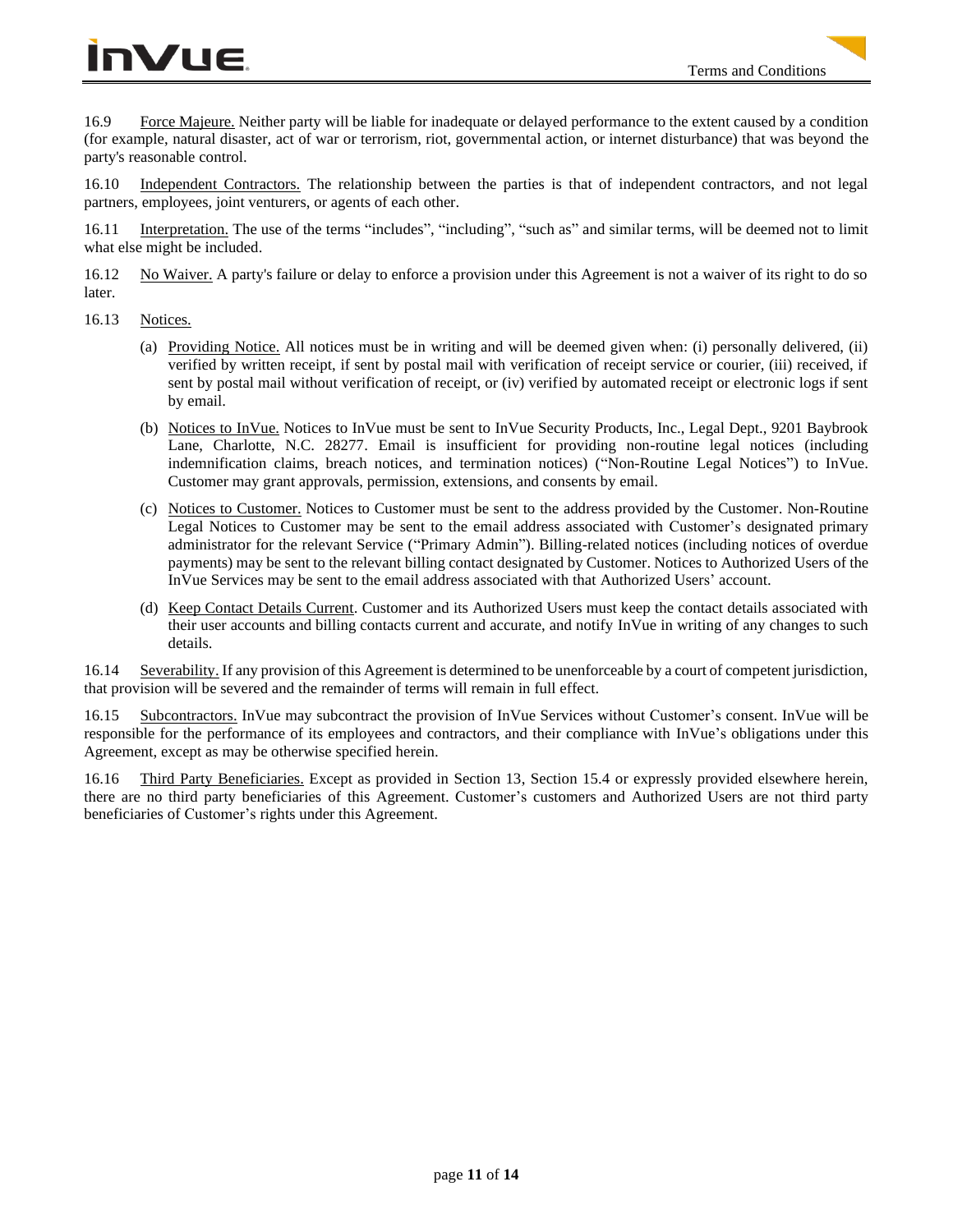# EXHIBIT A

# [PRIVACY STATEMENT]

This privacy statement provides an overview of how InVue Security Products Inc. and its related corporate affiliates collect, use, store and otherwise process information about you, as well as your choices, as you use InVue software applications ("InVue Services") for which your InVue, institution or other providing entity ("InVue") has subscribed. This privacy statement does not cover the use of data by InVue outside of the InVue Services. See InVue's Privacy Policy at https://invue.com/privacy-policy/ concerning information collected for sales and marketing purposes and InVue's publicfacing corporate and marketing websites. This policy also does not apply to information collected through any other means, including on any website or software operated by a third party.

Your InVue may have subscribed to the InVue Services either directly with InVue or indirectly via an authorized reseller of the InVue Services. This privacy statement does not change any terms of a business agreement with your InVue or between your InVue and a reseller, as applicable, but is simply intended to provide additional information to you regarding the InVue Services. Your InVue is regarded as a data controller within the meaning of applicable data protection laws, and InVue's processing of such data for the InVue Services is under the direction of your InVue, directly or indirectly as applicable. You should direct any questions about how data about you is used as part of the InVue Services to your InVue.

## PERSONAL DATA COLLECTED

"Personal Data" means any information relating to you that is entered by or on behalf of your InVue or its authorized users of the InVue Services into or derived from their use of the InVue Services. It also includes personal data supplied to or accessed by or on behalf of InVue to provide support for InVue Services. Not all of your InVue's data within the InVue Services is Personal Data. As a general matter, Personal Data in the InVue Services includes the following categories of data:

- Personal profile data, such as name
- Organizational information, such as employee identification, employment role, email address, and phone number
- Work site information, such as business location, shift duration, and access within a business location

The information that you provide in each case will vary. In some cases, we may ask you to create a username and password that should only be known to you. If you collect any personal data relating to someone other than yourself, you are responsible for obtaining all necessary consent and authorization for the InVue to process that data.

The categories of information about you collected or derived within the InVue Services depends, in part, on the InVue Services to which your InVue has subscribed and how the InVue Services are configured for your InVue.

You provide Personal Data directly when you enter it in InVue Services. In some cases, another user, such as an account administrator, may create an account on your behalf or may provide Personal Data as part of your use of the InVue Services at the direction or with permission of your InVue.

When you use the InVue Services, some information like IP address, device or browser information, logs or clickstream information, for example, is automatically collected about your usage and activity on the InVue Software Service to address technical support issues and understand how you use the InVue Services. InVue may use certain tracking technologies such as cookies, web beacons, or third party analytics tools to obtain such information.

### INFORMATION OF MINORS

We do not actively seek to gather information from individuals under the age of eighteen. We do not target the InVue Services to minors, and would not expect them to be engaging with the InVue Services. We encourage parents, guardians, and any InVue Services user to provide adequate protection measures to prevent minors from providing information, or, in the alternative, to obtain proper consent necessary to provide such Personal Data to us. If we are aware of any Personal Data that we have collected about minors, we will take steps to securely remove it from our systems.

## HOW YOUR PERSONAL DATA IS USED

InVue will use Personal Data within the scope of the InVue Services for the following:

- To provide, operate, host, maintain, connect, and improve the InVue Services, and enable you to access, use and connect to the InVue Services
- To send you notifications and alerts related to aspects of the InVue Services you have requested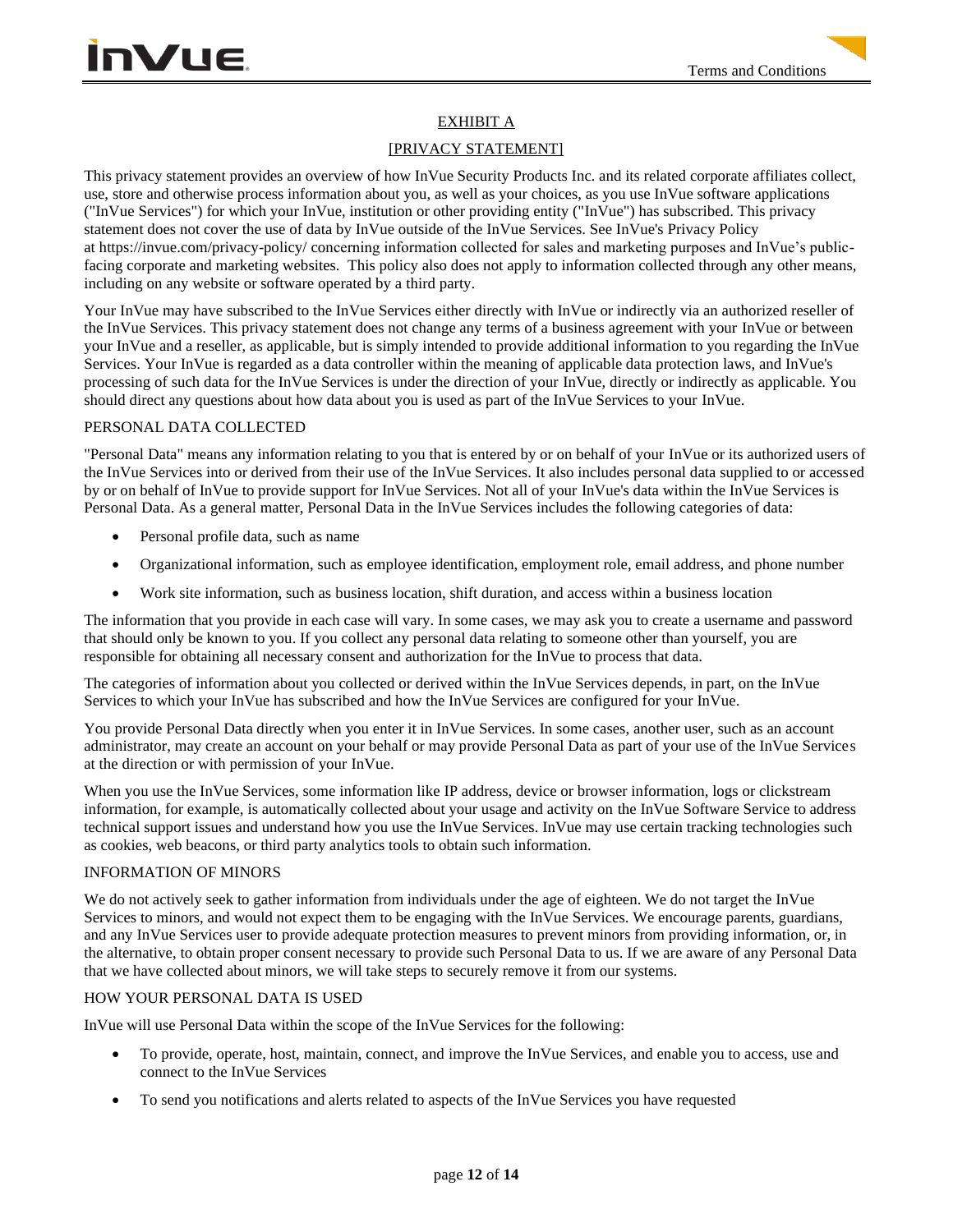- To fulfill any other purpose for which you provide it
- To provide you with information and support for related InVue Services available to you under your InVue's agreement
- To understand how the InVue Services are being configured and used, how the InVue Services and the user experience can be improved for the benefit of all users, and to develop new products and services
- To notify you about changes to the InVue Services
- In any other way InVue may describe when you provide the information
- For any other purpose with your informed consent

### YOUR CHOICES REGARDING PERSONAL DATA

Certain parts of the InVue Services permit you to make choices about what information is collected about you, how it is used, and with what third parties it is shared. As you use the InVue Services you may encounter choices, such as whether to enable text notifications. These features of the InVue Services can be enabled through settings in your InVue Services profile.

### HOW PERSONAL DATA IS SHARED

InVue may share Personal Data with its global corporate affiliates and their agents and integrated service providers that cooperate to provide the InVue Services throughout the world to the extent necessary to provide the InVue Services.

Personal Data about you in the InVue Services is available to your InVue and those other users, persons or third parties to which your InVue chooses to provide access. Your InVue may direct InVue to make information including Personal Data available to third parties through InVue APIs. As permitted under our agreement for the InVue Services, InVue may also share Personal Data with business partners, service vendors, authorized third-party agents or contractors in order to provide the InVue Services, including processing transactions, website hosting, customer or technical support, or analytics.

InVue does not sell or rent your Personal Data to third parties for marketing purposes unless you have separately granted us permission to do so. For more information on any use of your Personal Data for marketing purposes, please refer to our InVue Privacy Policy at https://invue.com/privacy-policy/.

InVue may share Personal Data to investigate, prevent, or take action regarding illegal activities, suspected fraud, violations of agreements, respond to legal orders or process, or as otherwise required by law, as permitted under our agreement for InVue Services.

### TRANSFER OF PERSONAL DATA TO THE UNITED STATES

InVue operates InVue Services from data centers in multiple locations globally, including in the United States. Using the InVue Services may result in the transfer, use, processing, or storage of Personal Data in the United States or any other country where InVue operates or maintains facilities or service centers, including jurisdictions that may not have data privacy laws that provide protections equivalent to those provided in your home country. InVue takes steps designed to ensure that the Personal Data is processed according to the provisions of our agreements, including any applicable laws wherever the data is located.

### RIGHTS FOR EUROPEAN USERS

InVue adheres to applicable data protection laws in the European Economic Area, which, if applicable to you, include the following rights:

- Where processing of Personal Data is based on your consent, you have a right to withdraw consent at any time for future processing
- You have a right to request access to, rectification, or erasure of your Personal Data, or to transfer or receive a copy of your Personal Data in a usable format
- You have a right to object to the processing of your Personal Data under certain circumstances
- You have a right to lodge a complaint with us and an applicable data protection authority

You must contact your InVue if you have questions or seek to exercise any of these rights.

### SECURITY AND RETENTION OF PERSONAL DATA